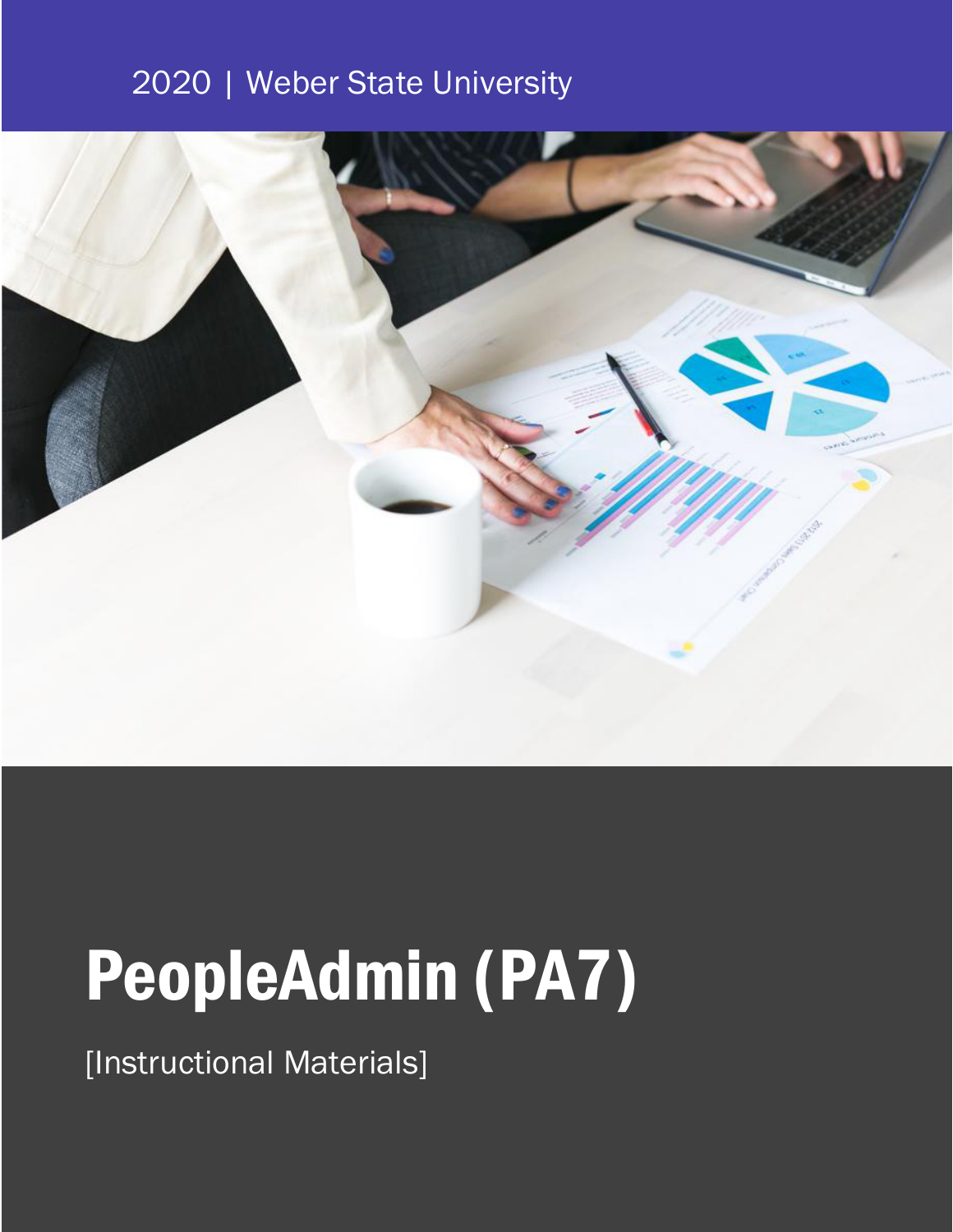# Creating Position **Descriptions**

# Log into the e-weber portal

Type "PeopleAdmin: in the search bar. Both icons below will appear. "People Tracker" is the old (5.8) version. Performance Reviews (PREP) will still be done in PeopleTracker until further notice.

**Note:** Bookmarks need to be updated, as well as links and quicklinks posted on other sites and correspondence.

PeopleAdmin (PA7) is the replacement system for PeopleTracker. It is fully operational for creating Position Descriptions, Job Postings and Searches. These instructions are designed to help with the transition. Click on the PeopleAdmin app to begin.



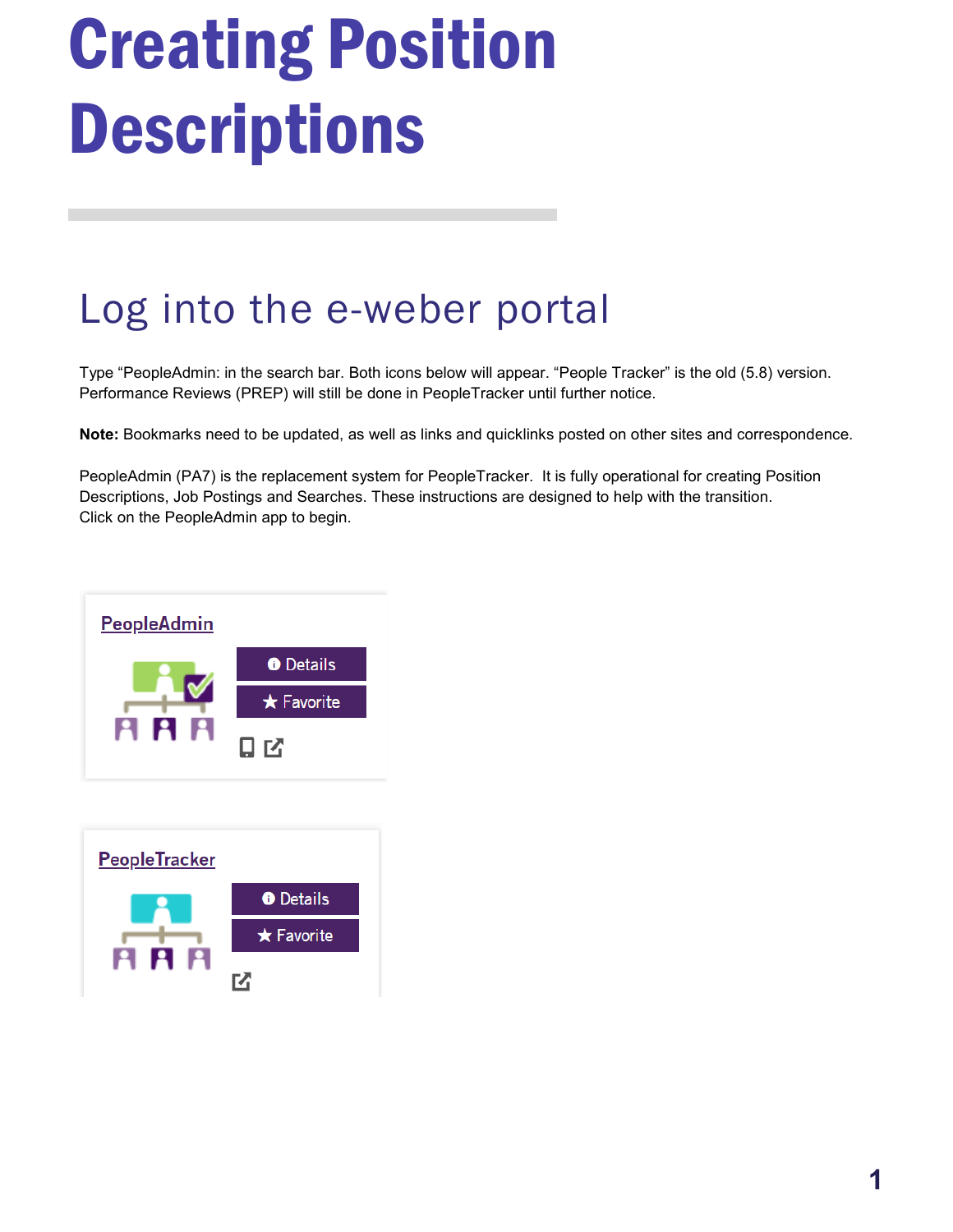It will open to the **HOME PAGE:**

- Be sure you are in the correct user type for the action you are taking (i.e. Supervisor to Create, Modify, and Audit a position description).
- Required fields are noted by an Asterisk.
- ORANGE bar at the top of the screen indicates you are in the position descriptions module (POSITIONS).
- BLUE bar at the top of the screen indicates you are in the job postings module (HIRE).
- The "Next" button at the bottom of each page automatically saves your key strokes. However, if you come back to a completed page and make changes, you must hit the SAVE button before NEXT.

### NEW Position Description

Click on the dropdown "User Group" menu located in the upper right corner and select correct user type— Supervisor.

| Welcome, Leslie Simpson My Profile Help Dgout |             |  |  |
|-----------------------------------------------|-------------|--|--|
|                                               | User Group: |  |  |
|                                               | Employee    |  |  |

Click on the three light blue dots in the upper left corner and select "Position Management." The top banner will turn from blue to orange.



Next, select the "Position Description" Tab on the menu bar in the upper middle portion of the screen. A dropdown menu will appear. Select the type of position you want to create: Staff, Faculty or Executive.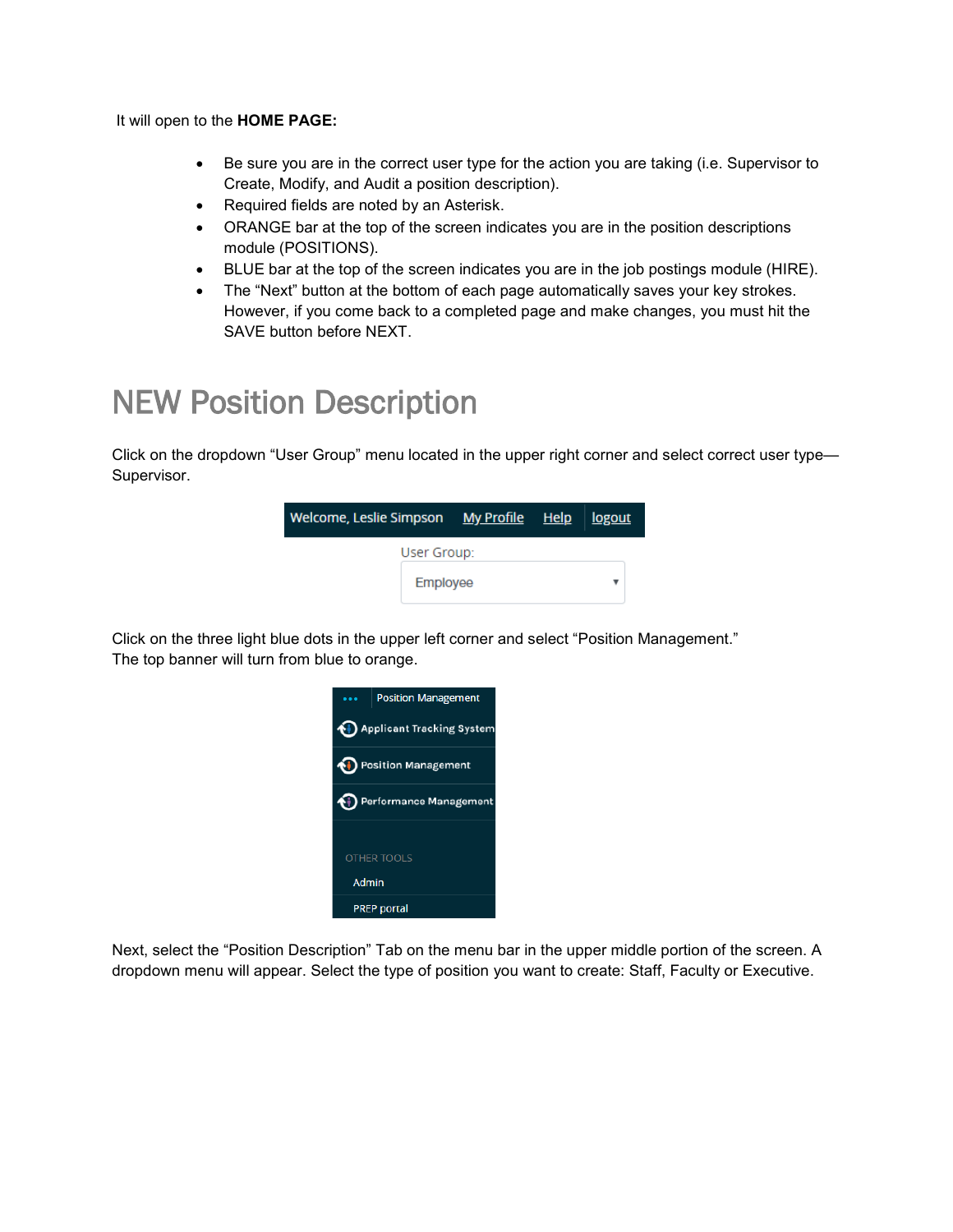

Click on Create New Position Description.

+ Create New Position Description

Type the name of the position in the space next to "Working Title." The Organizational Unit will prepopulate to your assigned Division, Business Unit and Department. (There are some exceptions. If you have questions call HR).Click on the "Start Action" button in the upper right corner of the screen.



#### **POSITION DETAILS:**

#### **Notes:**

- The check list on the upper left side of the screen tracks the entire progress. (See image below)
- In the end, if all check boxes are GREEN then you are good to go. If any items have an orange exclamation point, please click on the item and make the prompted corrections.
- You may use these links to navigate to each page or simply use the Previous and Next buttons on the bottom of each page.
- Remember if you make ANY changes to a page, you must hit SAVE before NEXT.
- After completing all pages, click on "Action Summary" to see all pages at once. You may click the edit link by each area to make additional changes.

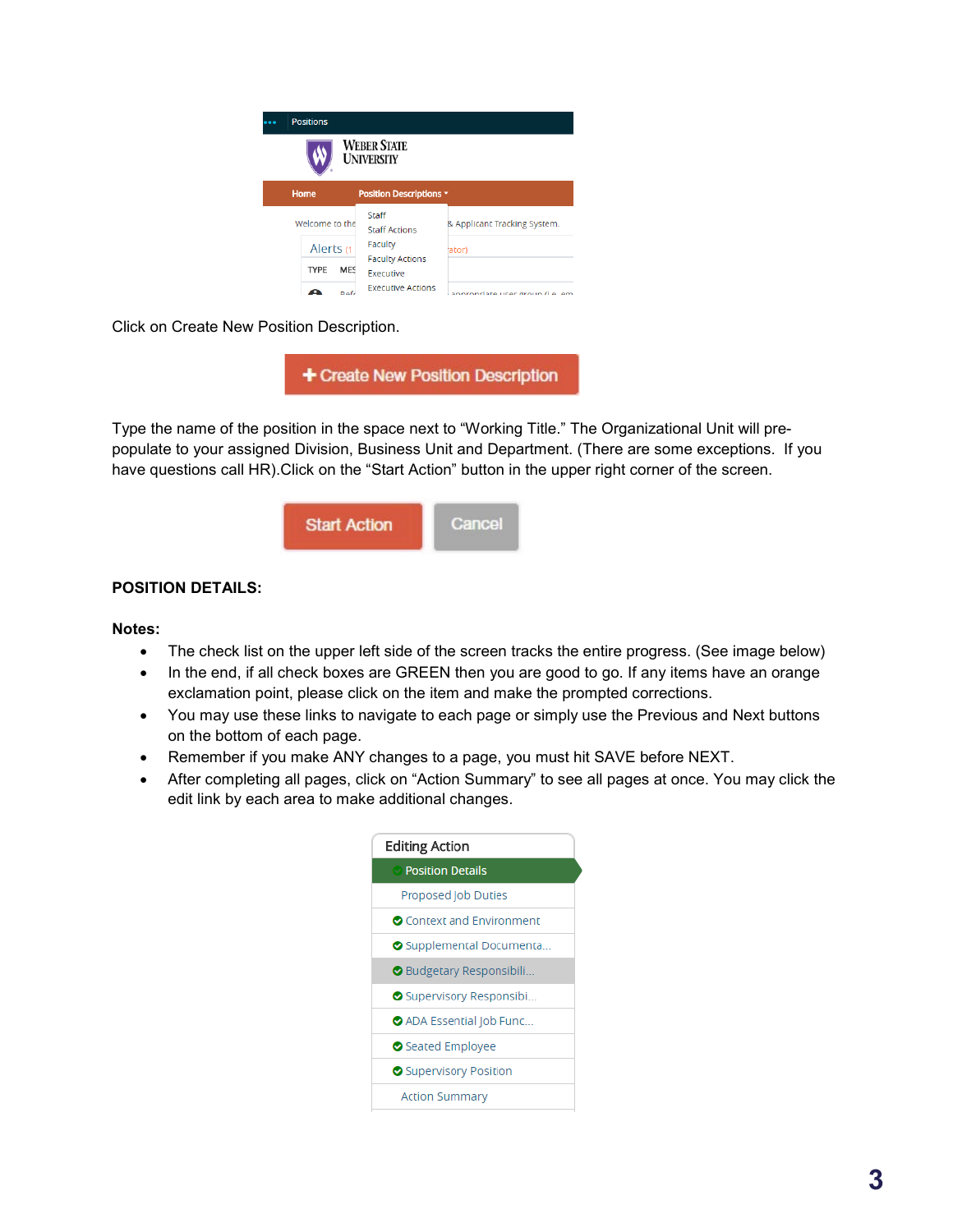#### **JUSTFICATION:**

Follow instructions on the screen to type in the box labeled "Justification" to explain your reason for creating the new position description. Next, scroll down and fill in the orange required boxes and the additional boxes, if needed.

**Note:** Background checks will be determined by Human Resources.

#### **POSITION INFORMATION:**

Scroll down and fill in all required fields and others that are applicable to your description.

#### **FUNDING INFORMATION**

Click on the "Add funding Information Entry" at the bottom of the screen to provide the index and org code that will be used to fund this position. Note: This information is required.

**Add Funding Information Entry** 

Index Org Percent

Click Save and/or Next when done. Note: You may click Add Funding Information Entry to enter additional funding sources. If you inadvertently click on the button and create unnecessary additional fields, click on the Remove Entry checkbox under the entry you wish to remove and hit Save or Next.

#### **PROPOSED JOB DUTIES:**

Follow the instructions on the screen to add a minimum of 3 specific job functions/duties and include the estimated percentage of time dedicated to each function. This section is required. When finished click Save and/or Next

#### **CONTEXT AND ENVIRONMENT:**

Follow the instructions on the screen and answer all ten required questions. If any box is not applicable, please type N/A in the space provided. Then click Save and/or Next

#### **SUPPLEMENTAL DOCUMENTATION:**

**Note**: Most supervisors will NOT use this page. Human Resources is the primary user. Click Save and/or Next

#### **BUDGETARY RESPONSIBILITIES:**

If the employee is not the named person responsible for a budget, skip this page by hitting Save and/or Next. If they are responsible for monitoring or managing some aspect/s of the budget, but are not the named person responsible, add it as a duty on the Proposed Job Duties tab. Click Save and/or Next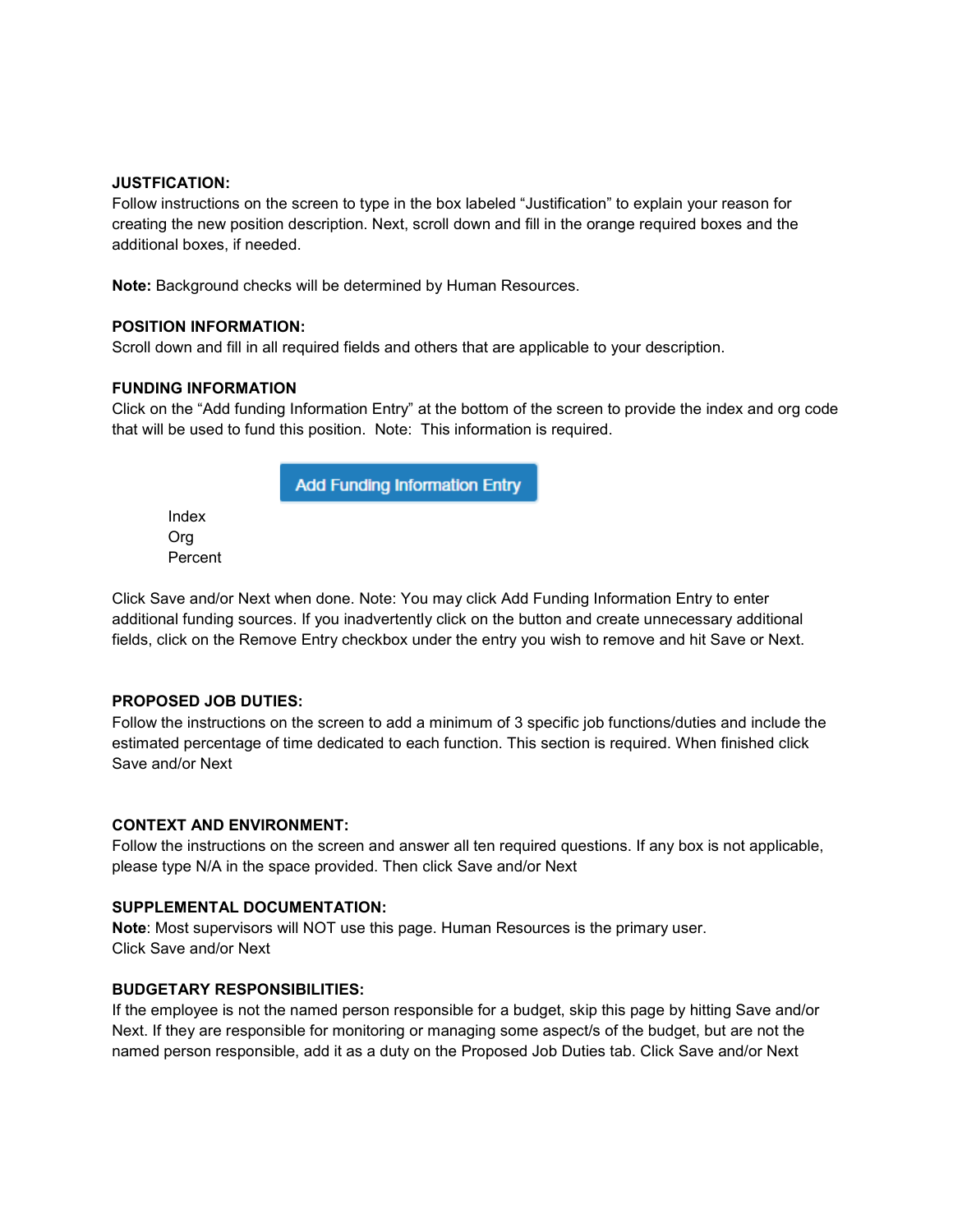#### **SUPERVISORY RESPONSIBILITIES:**

If the employee in the position will supervise others, click the Add Supervised Positions Entry button and add Title, Classification Type and the Number of people in each listed position or position type. Click Save and/or Next

#### **ADA ESSENTIAL JOB FUNTION: (Required)**

Follow the instructions for each section and check the appropriate essential functions. If the employee will perform the listed activity even if only occasionally, you must check it. Click Save and/or Next

#### **SEATED EMPLOYEE:**

Skip this tab. There will not be a seated employee in a new position description.

#### **SUPERVISORY POSTITION**:

Search for the supervisor. Click on Filter these Results. (All supervisors in your area will be available in the search engine). Click on the circle next to the supervisor's name, then click Save and/or Next

When all areas have a green check mark, roll cursor over the Take Action On Action button on the upper right side of the screen and choose Submit (Move to Human Resources).

Take Action On Action v

HR will email when the position description has been reviewed and approved. Log back into PeopleAdmin in the e-portal for further action.

## CLONE an Existing Position Description

Click on the dropdown "User Group" menu located in the upper right corner and select correct user type— Supervisor.

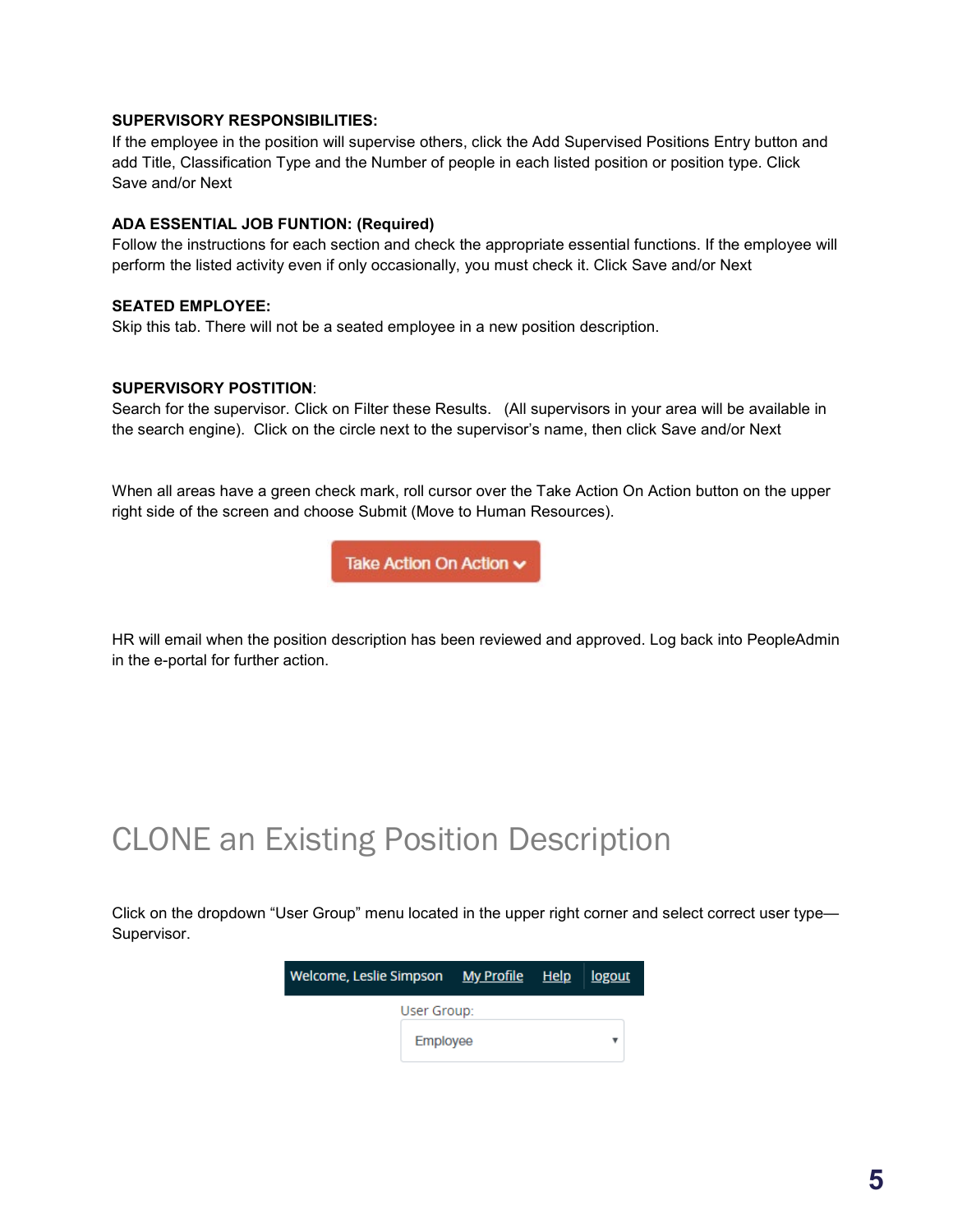Click on the three light blue dots in the upper left corner and select Position Management. The top banner will turn from blue to orange.



Next, select the Position Description Tab on the menu bar in the upper middle portion of the screen. A dropdown menu will appear, select the type of position you want to create (i.e. Staff, Faculty or Executive).

| <br><b>Positions</b> |                                            |                                 |
|----------------------|--------------------------------------------|---------------------------------|
|                      | <b>WEBER STATE</b><br><b>UNIVERSITY</b>    |                                 |
| Home                 | <b>Position Descriptions *</b>             |                                 |
| Welcome to the       | Staff<br><b>Staff Actions</b>              | & Applicant Tracking System.    |
| Alerts <sub>(1</sub> | Faculty                                    | 'ator)                          |
| TYPE<br><b>MES</b>   | <b>Faculty Actions</b><br><b>Executive</b> |                                 |
| $D \cap F$           | <b>Executive Actions</b>                   | annropriate ucer group (i.e. em |

Click on Create New Position Description--an orange button on the upper right of your screen.



Scroll down to view the list of all previously created and currently available job descriptions. You may only clone from this list.

Click on the radio button to the left of the title of the position you want to clone. Scroll to the top of the page and click Start Action—orange button. Alternately, you can click on the title of the position and when it opens, click Clone this Position Description in the upper right of the screen under Take Action of this Position Description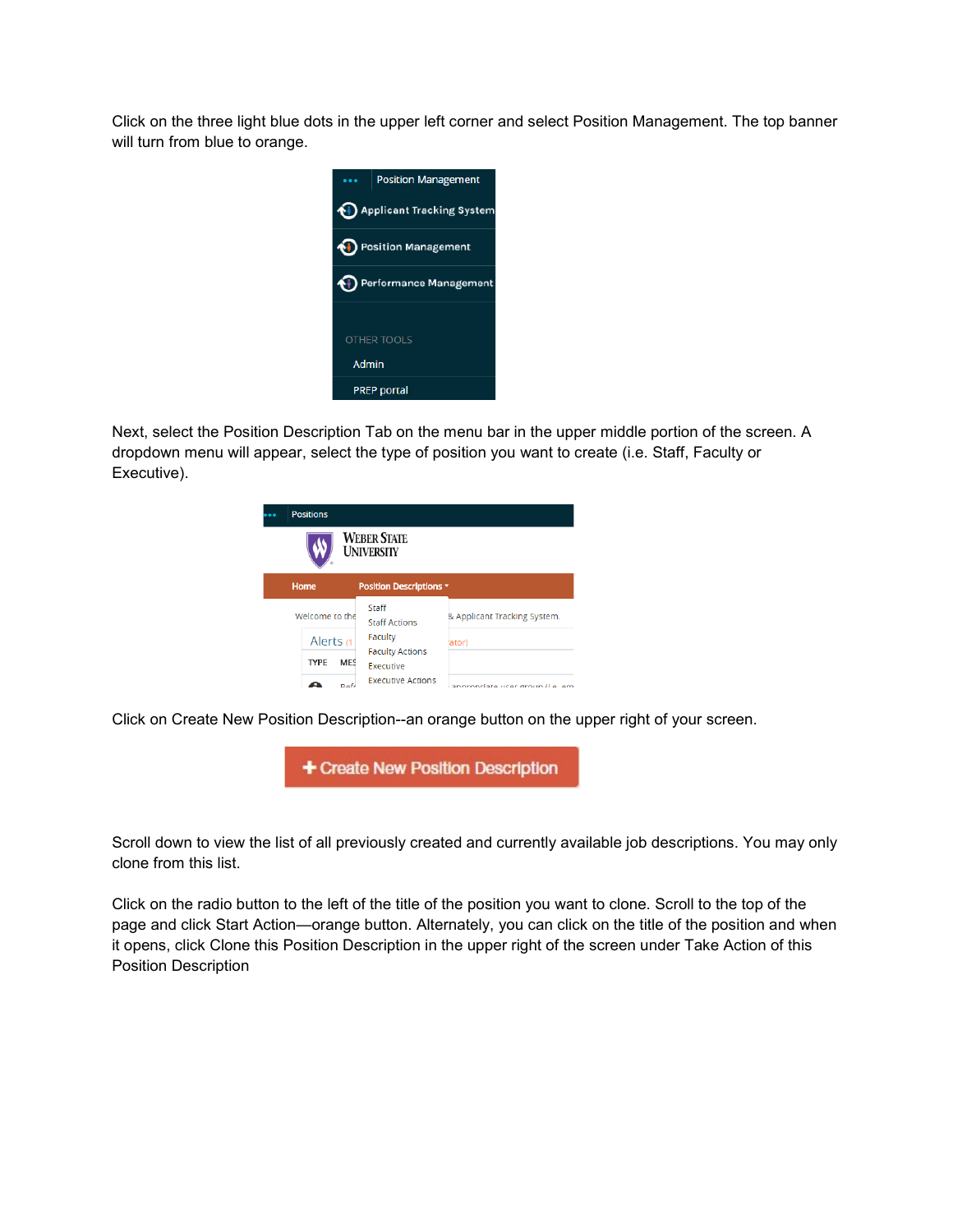

The Organizational Unit will pre-populate to the assigned Division, Business Unit and Department.

#### **POSITION DETAILS:**

Type why this position is needed in the Justification field. The Position Information and qualifications will pre-populate. Review the information carefully and change as needed. Take note of required fields.

Review the information on each the following pages, hitting Next to advance. If you make any changes to these pages, click SAVE before NEXT.



Use this guide in the upper left corner to monitor progress and navigate directly to pages.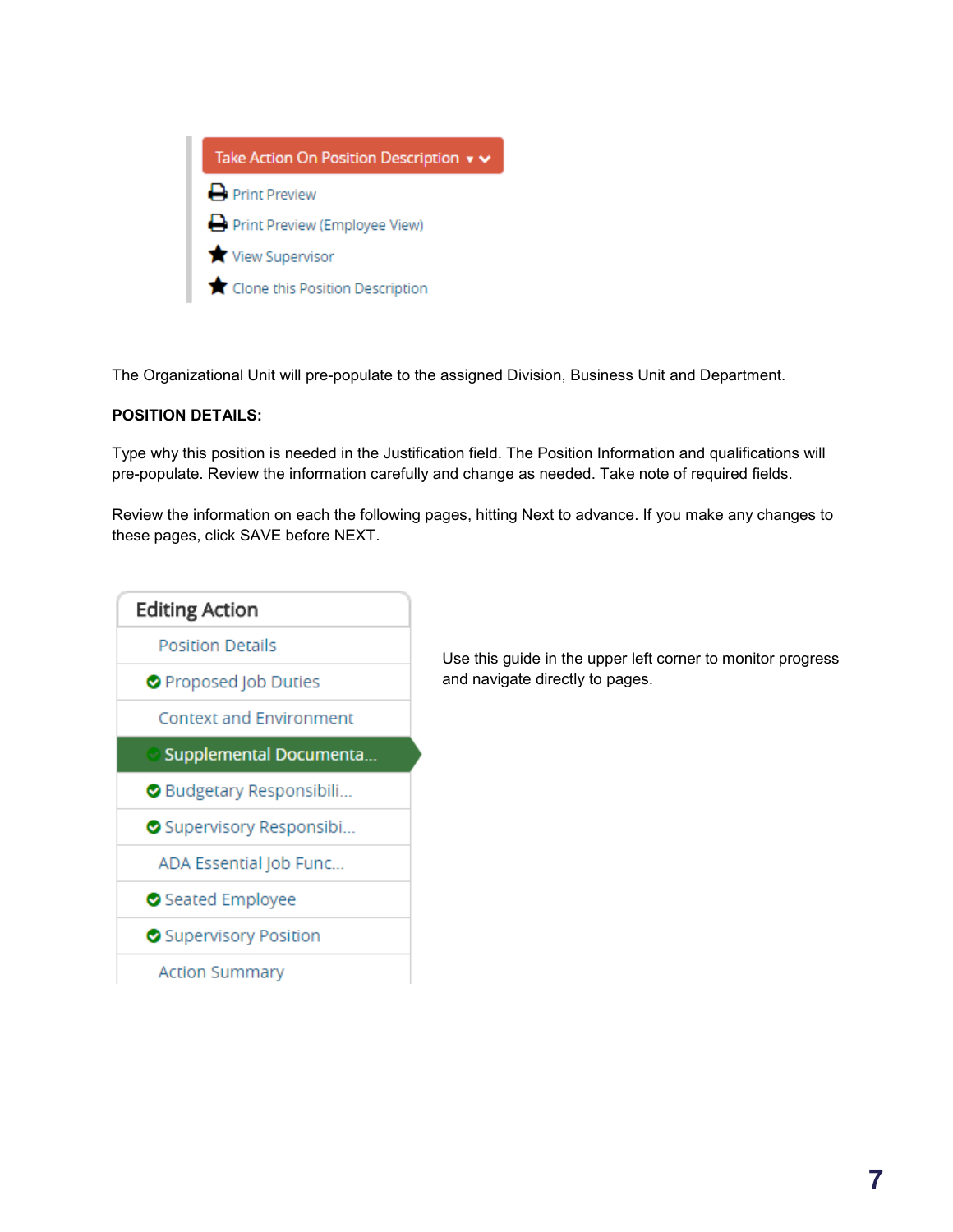#### ACTION SUMMARY:

Scroll through the summary and make sure all sections contain a green check mark. If any sections have an orange flagged with an orange exclamation mark, click on the Edit links to make the prompted corrections. Click SAVE and then NEXT.

Once all corrections have been made, hover over the Take Action on Action button select Submit to Human Resources from the drop-down menu

Take Action On Action v

## Modify or Audit an Existing Position Description

Click on the dropdown "User Group" menu located in the upper right corner and select correct user type— Supervisor.

| Welcome, Leslie Simpson My Profile Help |             |  | <u>logout</u> |
|-----------------------------------------|-------------|--|---------------|
|                                         | User Group: |  |               |
|                                         | Employee    |  |               |

Click on the three light blue dots in the upper left corner and select "Position Management." The top banner will turn from blue to orange.



Next, select the "Position Description" Tab on the menu bar in the upper middle portion of the screen. A dropdown menu will appear. Select the type of position you want to modify or audit: Staff, Faculty or Executive.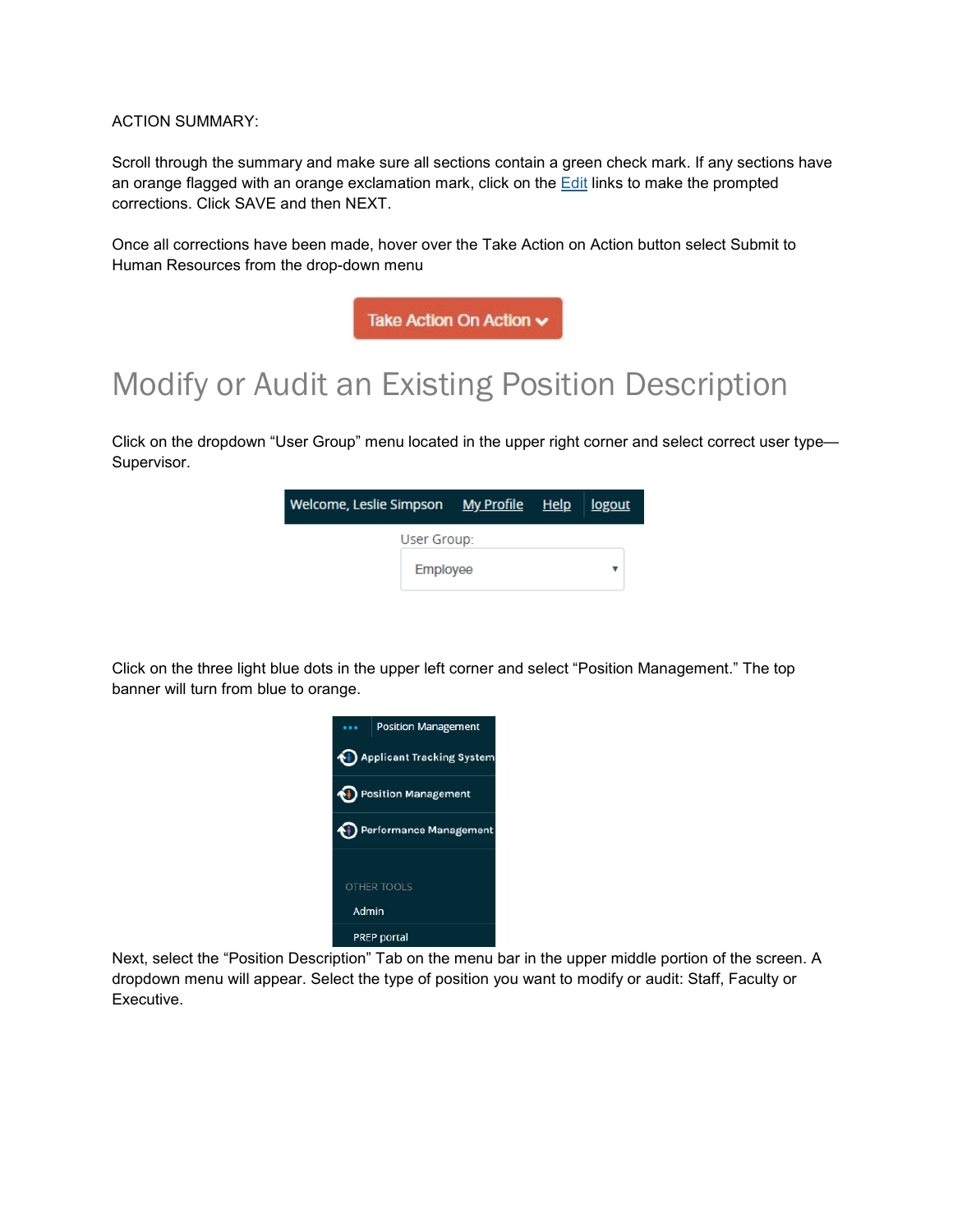| <br><b>Positions</b> |              |                                            |                                 |
|----------------------|--------------|--------------------------------------------|---------------------------------|
|                      |              | <b>WEBER STATE</b><br><b>UNIVERSITY</b>    |                                 |
| Home                 |              | Position Descriptions *                    |                                 |
| Welcome to the       |              | Staff<br><b>Staff Actions</b>              | & Applicant Tracking System.    |
| Alerts <sub>(1</sub> |              | Faculty                                    | 'ator)                          |
| <b>TYPE</b>          | <b>MES</b>   | <b>Faculty Actions</b><br><b>Executive</b> |                                 |
|                      | $D \wedge f$ | <b>Executive Actions</b>                   | annropriate ucer group (i.e. em |

Click on the title of the position you want to modify or audit from the list. You'll be able to view the details of the existing position description. Click on either Modify Position Description or Audit Position Description from the list in the upper right corner under Take Action on Position Description.

| Take Action On Position Description $\mathbf{v} \mathbf{v}$ |
|-------------------------------------------------------------|
| <b>D</b> Print Preview                                      |
| Print Preview (Employee View)                               |
| View Supervisor                                             |
| Modify Position Description                                 |
| Audit Position Description                                  |

A new page will appear and you will asked to verify you want to take the selected action. Please note that taking this action will lock the position description from all other updates until the action is completed. If you want to proceed, click Start.

#### **POSITION DETAILS:**

#### **Notes:**

- The check list on the upper left side of the screen tracks your progress. (See image below)
- In the end, if all check boxes are GREEN then you are good to go. If any items have an orange exclamation point, please click on the item and make the prompted corrections.
- You may use these links to navigate to each page or simply use the Previous and Next buttons on the bottom of each page.
- Remember if you make ANY changes to a page, you must hit SAVE before NEXT.
- After completing all pages, click on "Action Summary" to see all pages at once. You may click the edit link by each area to make additional changes.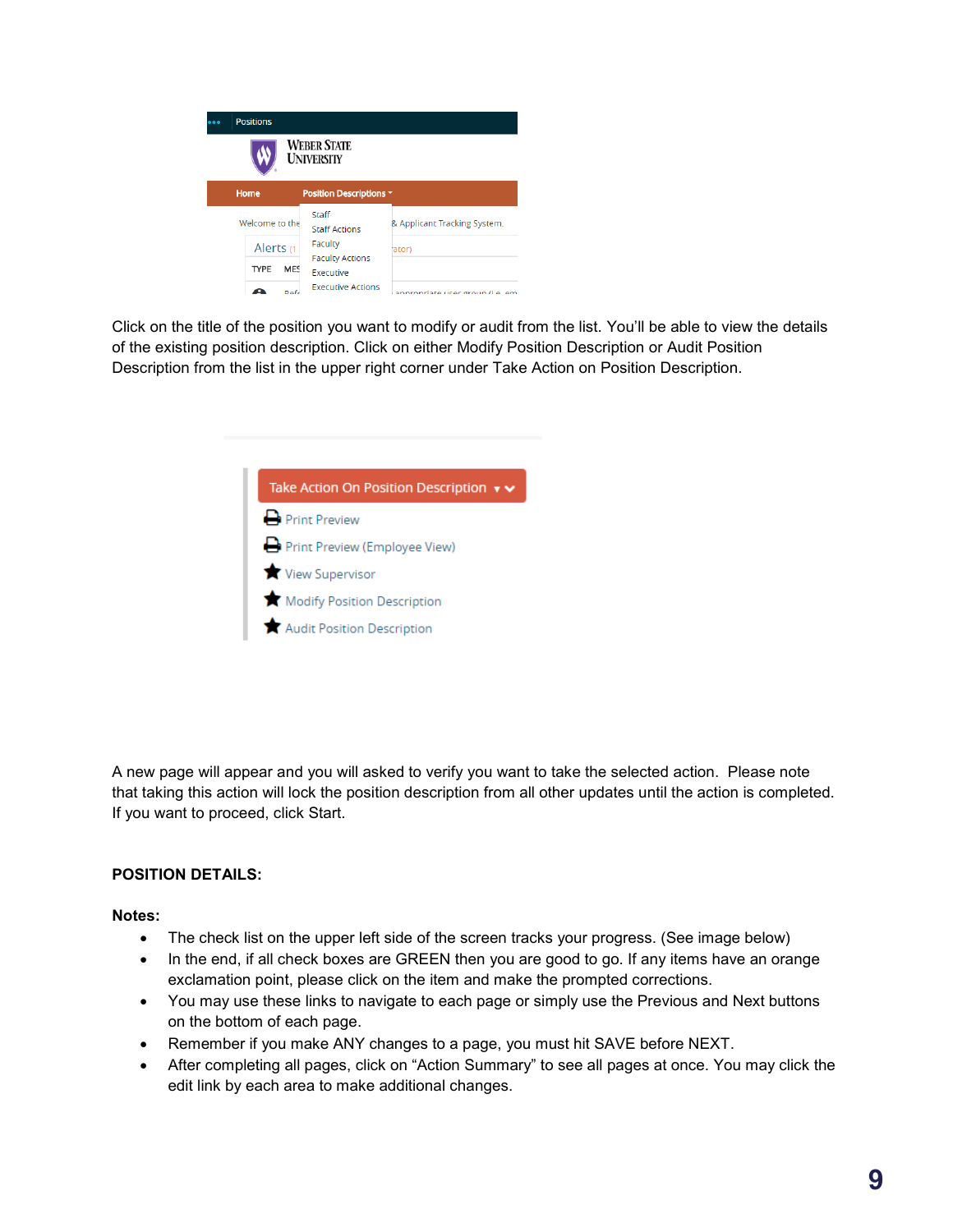

#### **REASON FOR MODIFICATION:**

Follow instructions on the screen to type in the box labeled "Reason for Modification" to explain your reason for modifying or auditing the position description.

#### **POSITION INFORMATION:**

Next, scroll down and make any necessary changes.

**Note:** Background checks will be determined by Human Resources.

#### **PROPOSED JOB DUTIES:**

Follow the instructions on the screen to edit or add specific job functions/duties and include the estimated percentage of time dedicated to each function. This section is required. When finished click Save and/or Next

#### **CONTEXT AND ENVIRONMENT:**

Follow the instructions on the screen to add or edit information for all ten required questions. If any box is not applicable, please type N/A in the space provided. Then click Save and/or Next.

#### **SUPPLEMENTAL DOCUMENTATION:**

**Note**: Most supervisors will NOT use this page. Human Resources is the primary user. Click Save and/or Next

#### **BUDGETARY RESPONSIBILITIES:**

If the employee is not the named person responsible for a budget, skip this page by hitting Save and/or Next. If they are responsible for monitoring or managing some aspect/s of the budget, but are not the named person responsible, add it as a duty on the Proposed Job Duties tab. Click Save and/or Next.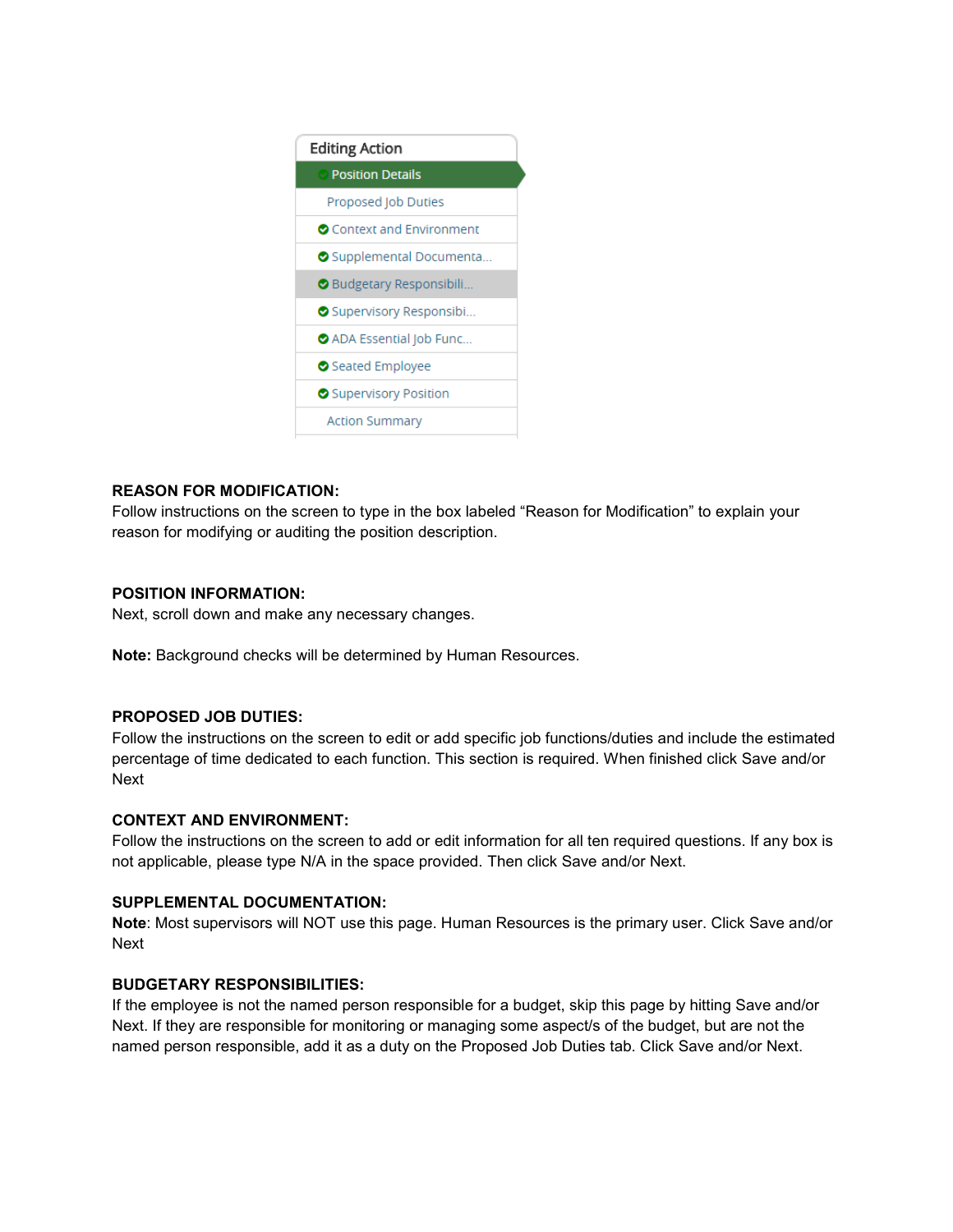#### **SUPERVISORY RESPONSIBILITIES:**

If the employee in the position will supervise others, click the Add Supervised Positions Entry button and add Title, Classification Type and the Number of people in each listed position or position type. Click Save and/or Next.

#### **\*ADA ESSENTIAL JOB FUNTION: (Required)**

Follow the instructions for each section and check the appropriate essential functions. If the employee will perform the listed activity even if only occasionally, you must check it. Click Save and/or Next,

#### **SEATED EMPLOYEE:**

Skip this tab.

#### **SUPERVISORY POSTITION**:

If not supervisor is listed, search for the supervisor. Click on Filter these Results. Click on the circle next to the supervisor's name. Click Save and/or Next. Note: If you are unable to find the correct supervisor, contact HR.

\*When all areas have a green check mark, roll cursor over the Take Action On Action button in the upper right side of the screen and choose Submit (Move to Human Resources) if you are modifying the position description. Choose Submit (Move to Vice President) if the position is being audited.

Take Action On Action v

HR will email you when the position description has been reviewed and approved.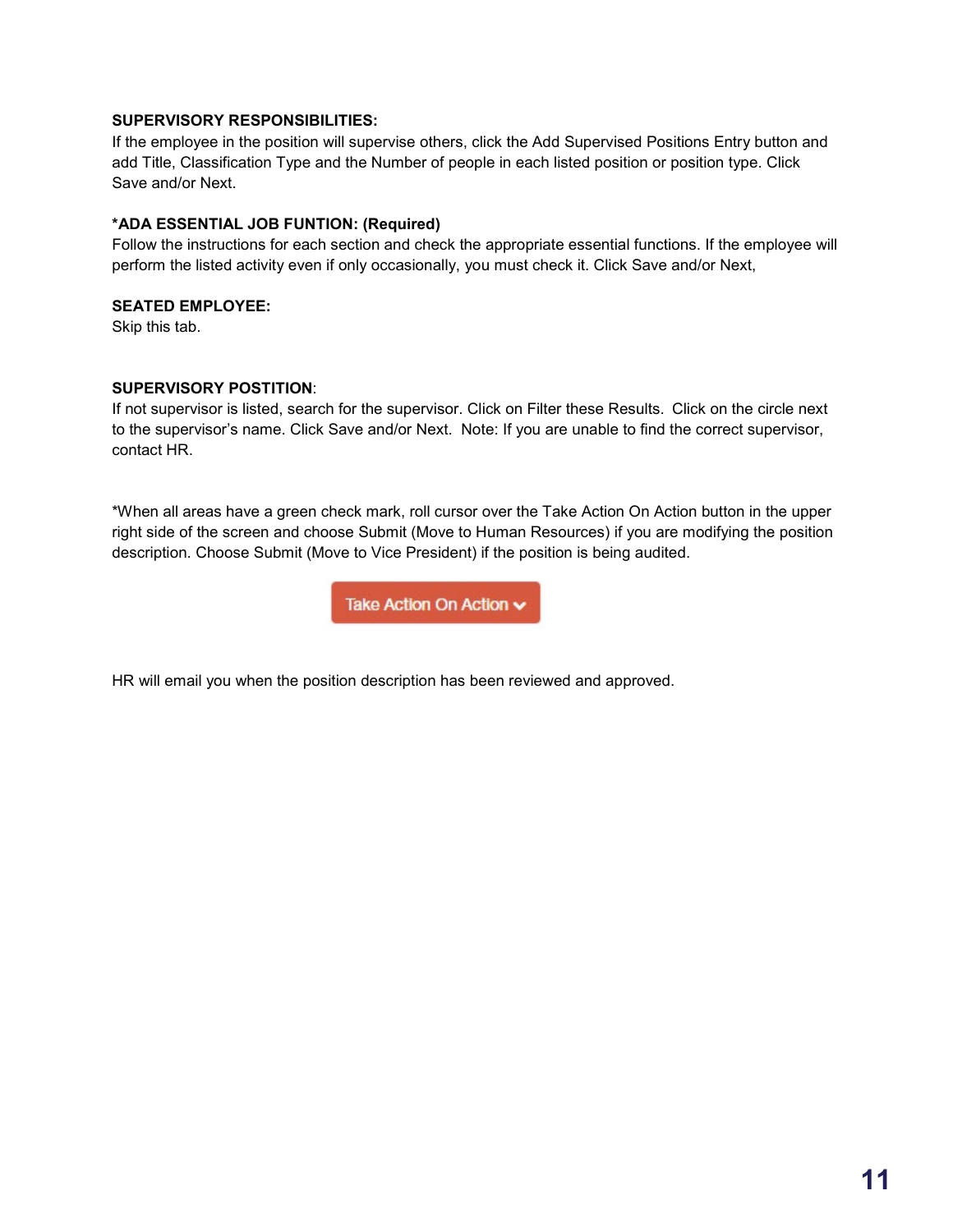# Posting Positions

# Log into the e-weber portal

Type "PeopleAdmin: in the search bar. Both icons below will appear. "People Tracker" is the old (5.8) version. Performance Reviews (PREP) will still be done in PeopleTracker until further notice. **Note:** Before logging in for the first time, bookmarks need to be updated, as well as links and quicklinks posted on other sites and correspondence.

PeopleAdmin (PA7) is the replacement system for PeopleTracker. It is fully operational for creating Position Descriptions, Job Postings and Searches. Click on the PeopleAdmin app to begin.



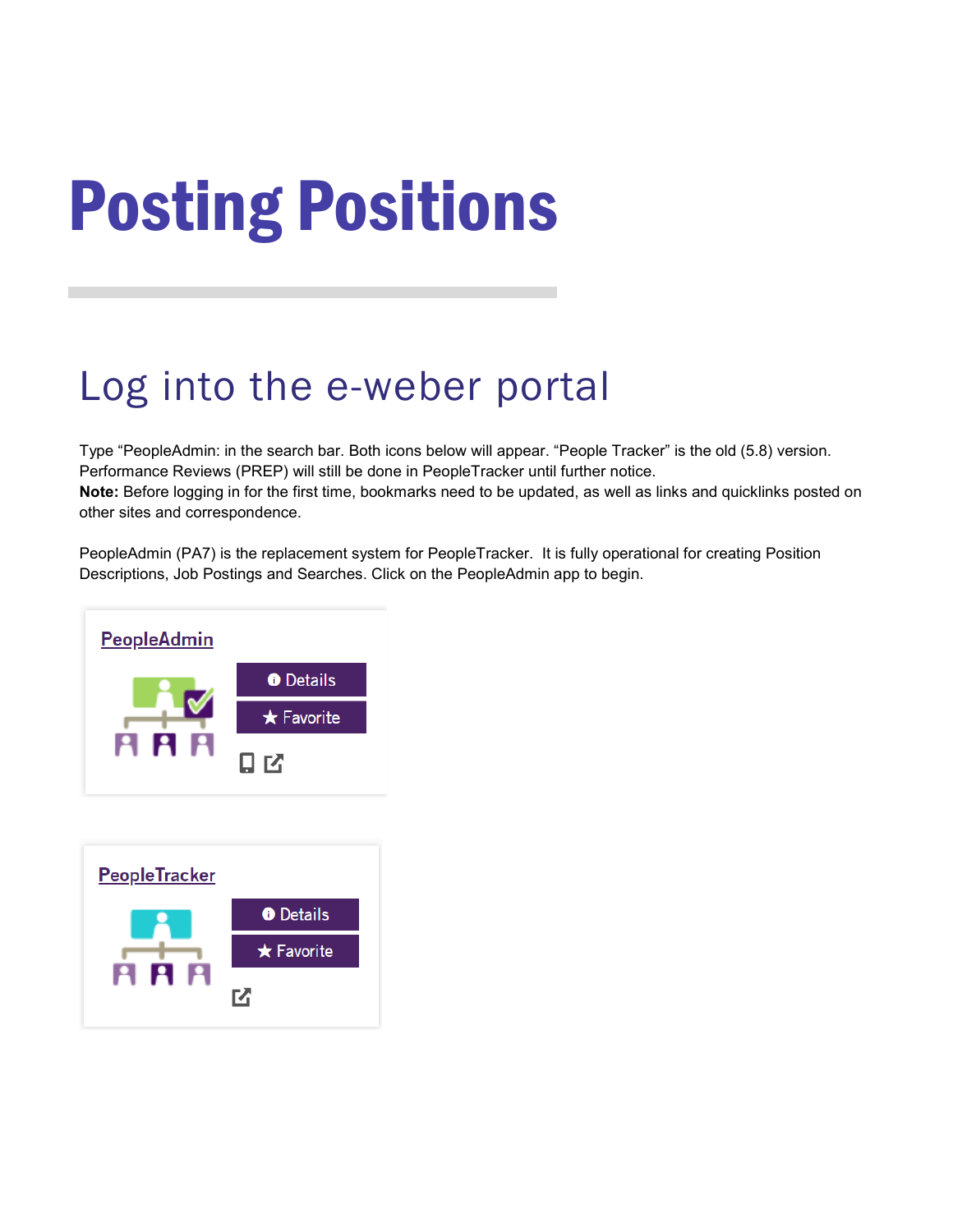Opens to the **HOME PAGE:**

- Be sure you are in the correct user type for the action you are taking. In this case, you must select supervisor.
- Required fields are noted by an Asterisk.
- ORANGE bar at the top of the screen indicates you are in the position descriptions module (POSITIONS).
- BLUE bar at the top of the screen indicates you are in the job postings module (HIRE).
- The "Next" button at the bottom of each page automatically saves your key strokes. However, if you come back to a completed page and make changes, you must hit the SAVE button before NEXT.

Click on the three light blue dots in the upper left corner and select Applicant Tracking System. The top banner should now be blue.



Next, select the Postings Tab on the menu bar in the upper middle portion of the screen. A dropdown menu will appear. Select the type of posting you want to create (i.e. Staff, Faculty or Executive).

## Staff Positions

#### **POSTING A POSITION:**

On the drop down under Postings, click on Staff. Here you will see a drop-down menu of all Job Descriptions from which you may choose to post. Click the orange "Create New Posting" button

+ Create New Posting

A Pop-up Window will appear with three choices:

- Create from position type
- Create from posting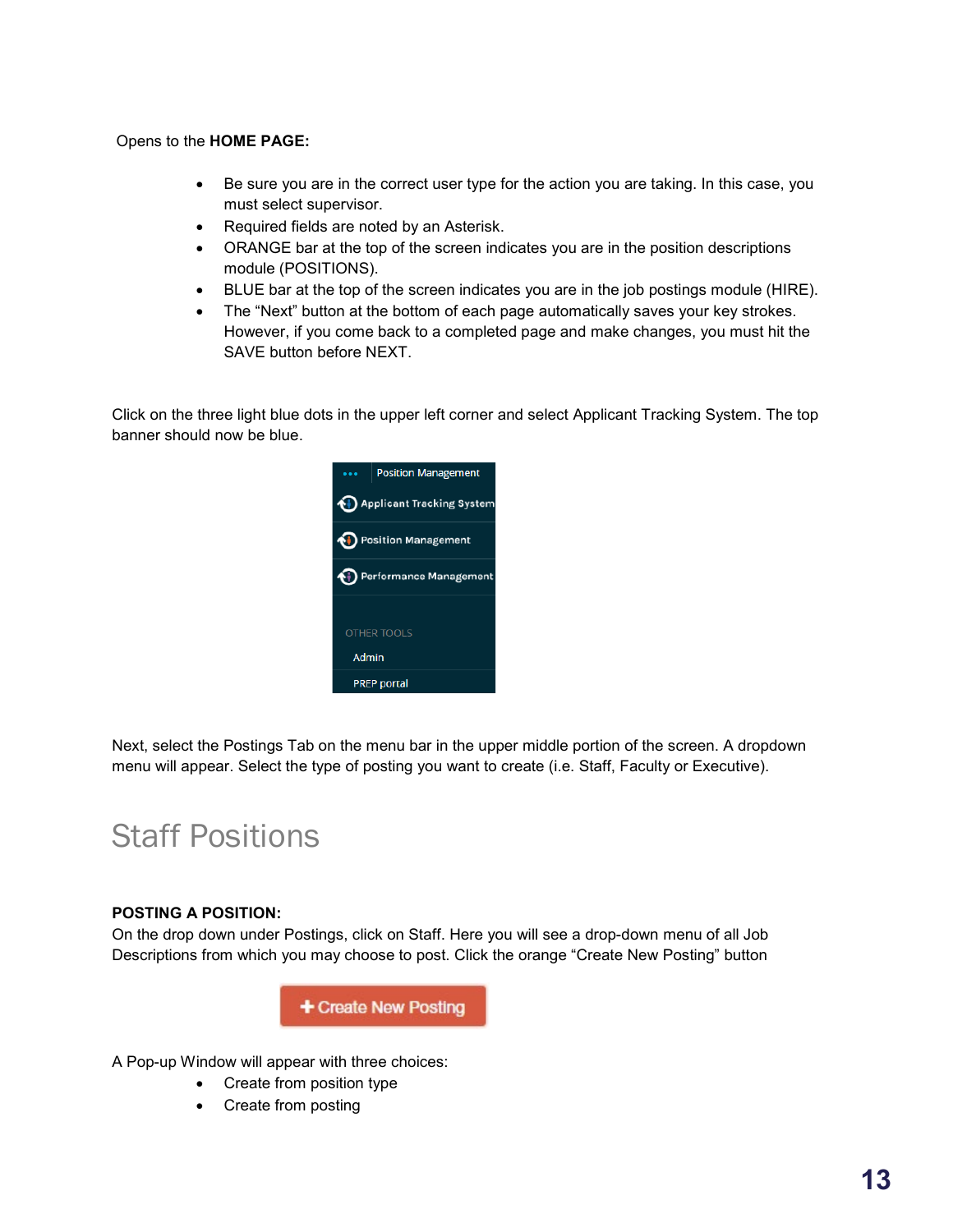• Create from position description (See example next)



**Note:** Almost always select "Create from Position Description" for salaried positions

Next Click on Job title of the position you want to post or search for the appropriate position. Click on Create Posting from this Position Description on the upper right of the screen

#### **NEW POSTING:**

Organizational Unit information will pre-populate: Division, Business Unit and Department Applicant Workflow: Drop-down menu, always choose "Review by Dept." References: use only if you will request letters of reference directly from the authors. Online Applications: Default is set for Accept online applications? (HR Use only) Special offline application instructions: IGNORE this box, unless hiring committee is using an outside source to aid in the hiring process. (HR use only)

Select from the following types:

- Application with Reference Builder (choose only if you will require letters from authors)
- Athletics (for athletics use only)
- Short Application with Reference Builder (choose only if you will require letters from authors)
- Short Application without Reference Builder
- Application without Reference Builder (most common)

Note: Ignore Position Description Documents.

Click Create New Posting button on the bottom, right-hand side of the screen.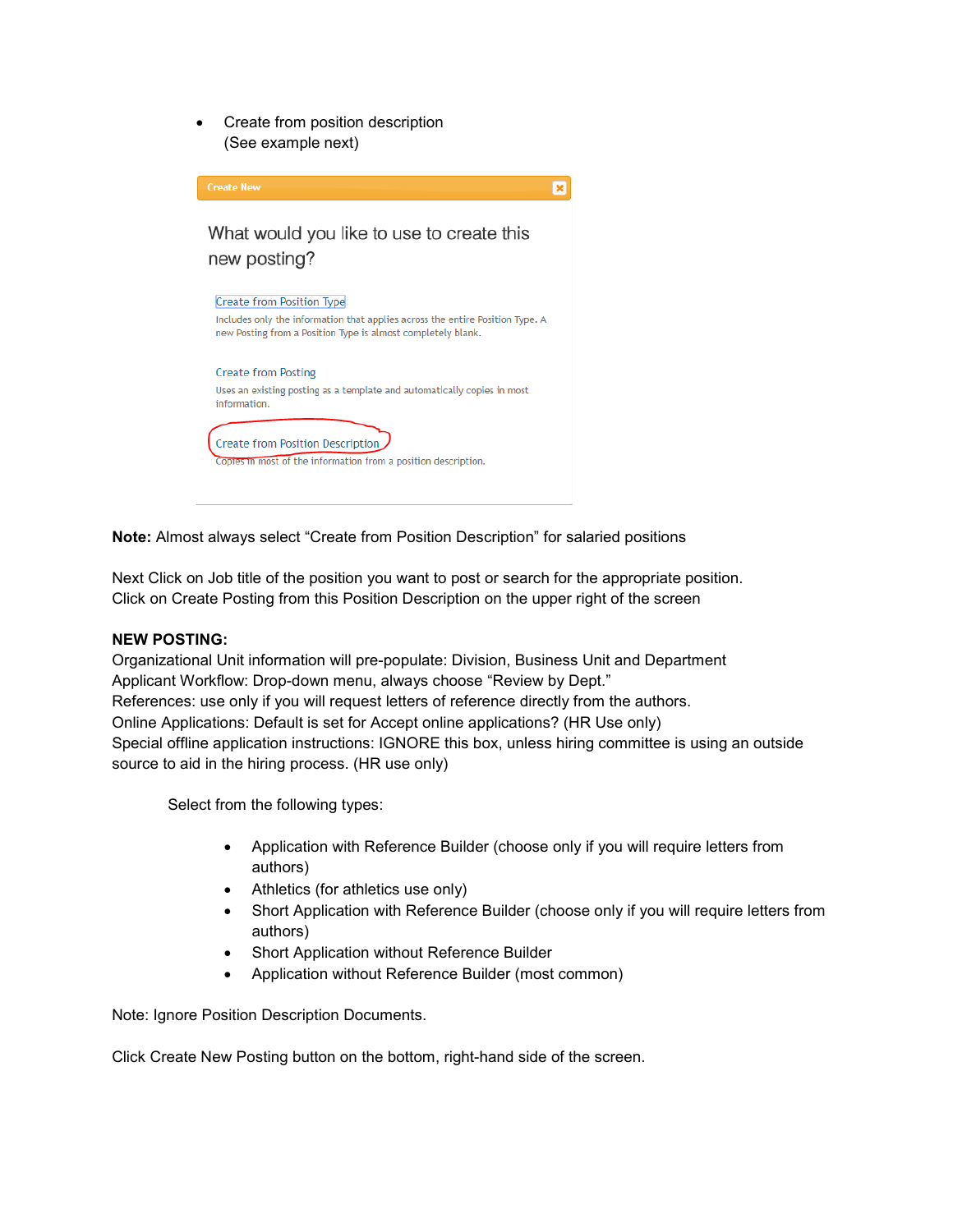**Note:** If you are unable to progress, a warning pop-up window will appear on the screen with corrective instructions to follow. After making corrections, click "Create New Posting" button again.

#### **POSITION DETAILS:**

Read the instructions on the screen and fill in the missing blanks. Note required fields.

**Note:** When indicating Supervisor and Search Committee Chair, be aware that the person designated as the Search Committee Chair can make changes to or take action on job applications. Anyone designated as Supervisor can view the entire screening process and can view applications, but cannot make changes or take action on applications.

#### **ADVERTISING CHOICES:**

Select where you'd like the job posting advertised and provide the INDEX from which advertising costs will be billed. Click Save and/or Next

#### **ADA ESSENTIAL JOB FUNCTION:**

**Note:** You cannot make changes on this tab - For Review purposes only. If changes need to be made, contact HR. Otherwise, Click Next.

#### **SUPPLEMENTAL QUESTIONS:**

You may add questions that will help you with your screening process. If you designate an answer to a question as disqualifying, candidates will automatically be disqualified if they select that answer.

There are pre-written questions available for selection in a pop-up window as seen below.

| <b>Add a Question</b>                                   |                                                                                                                |
|---------------------------------------------------------|----------------------------------------------------------------------------------------------------------------|
|                                                         | <b>Available Supplemental Questions</b>                                                                        |
| Category: Any                                           | Kevword:<br>v                                                                                                  |
| Add Category                                            | Ouestion                                                                                                       |
| ⋒                                                       | Uncategorized How did you hear about this employment opportunity?                                              |
| <b>Education</b><br>∩                                   | Do you have a bachelor's degree?                                                                               |
| Education<br>∩                                          | What is the highest level of education attained?                                                               |
| Experience<br>∩                                         | How many years of experience do you have in this type of position?                                             |
| <b>Education</b><br>∩                                   | Do you have a masters degree?                                                                                  |
| <b>Education</b><br>□                                   | Will you have a Ph.D. in hand by the date of appointment or an advanced ABD by the date of the<br>appointment? |
| ∩                                                       | Uncategorized Are you available to work in the evening (6 pm to 10 pm)?                                        |
| $\Box$                                                  | Uncategorized Are you available to work weekends?                                                              |
| Experience<br>∩                                         | How many years of Administrative support experience do you have?                                               |
| Experience<br>$\Box$                                    | What is your Philosophy for serving students?                                                                  |
| ∩                                                       | Uncategorized Are you a current employee of the university?                                                    |
| Experience<br>⊓                                         | Please select your primary discipline of research and instruction.                                             |
| Experience<br>∩                                         | Please select your secondary discipline of research and instruction.                                           |
| Experience                                              | Please list your primary and secondary engineering skills.                                                     |
| Experience                                              | How many years of experience do you have working in an office environment?                                     |
| Displaying 1 - 15 of 37 in total<br>← Previous   Next → | Can't find the one you want? Add a new one                                                                     |
|                                                         |                                                                                                                |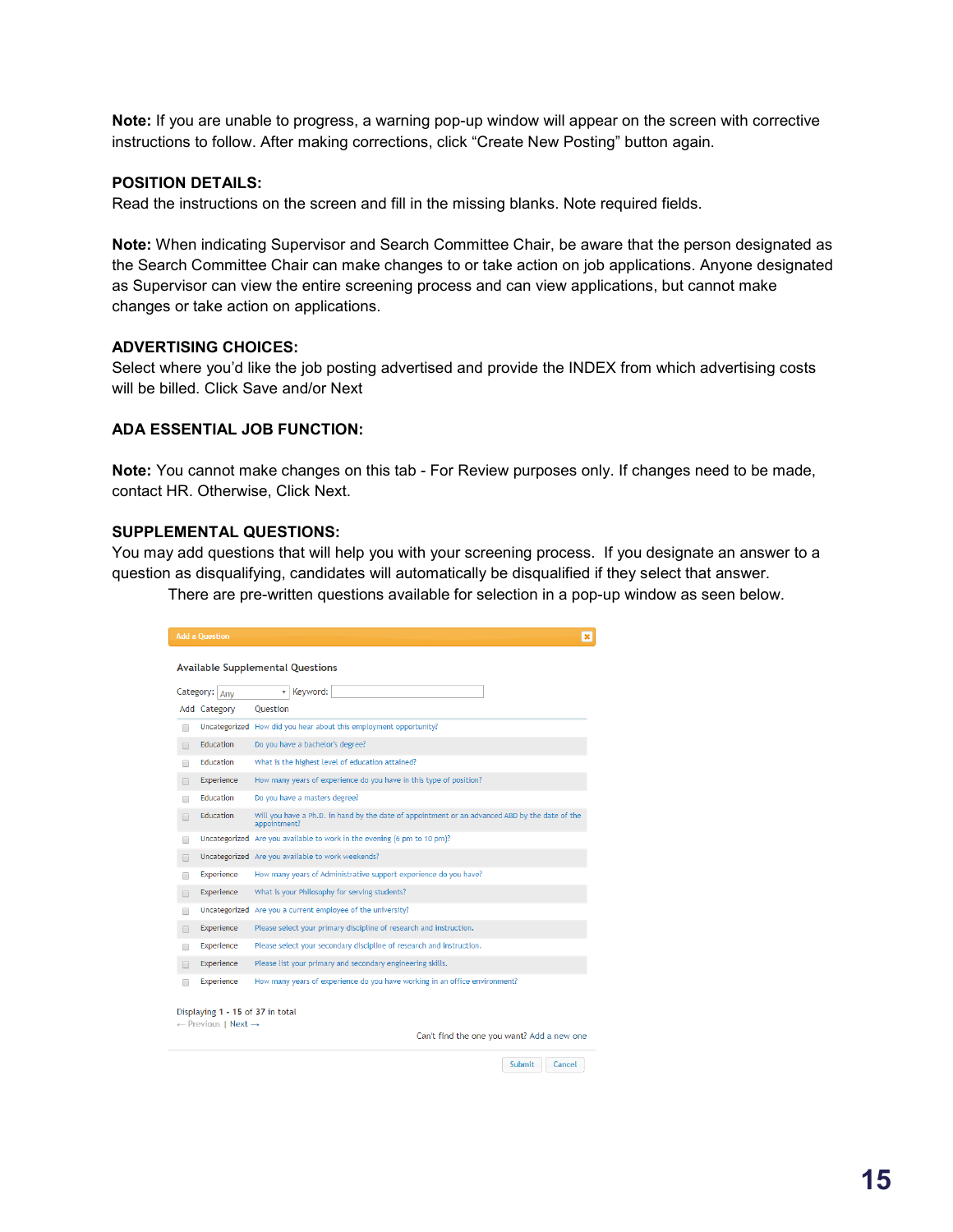You may also create your own questions by clicking on the box in the lower right corner labeled "Add a New One."

You must provide a Name for the Question, select a category (from the drop-down menu) and type the question in the box provided.

Specify Open Ended Answers OR Predefined Answers. Click "Submit"

| Name $\stackrel{*}{\ldots}$ |                            |
|-----------------------------|----------------------------|
| Category                    | Please select a category * |
| Question *                  |                            |
|                             |                            |
|                             |                            |
|                             |                            |
|                             |                            |
| <b>Possible Answers</b>     |                            |
| © Open Ended Answers        |                            |
| <b>Predefined Answers</b>   |                            |
|                             |                            |

You may signify the order of the supplemental questions and click a box to make them required. **Note:** IGNORE the statement that POINTS can be applied to these questions. WSU uses its own Applicant Rating System and not the one provided by PeopleAdmin. Click Save and/or Next

Note: Status will be pending until reviewed by HR.

#### **DOCUMENTS NEEDED TO APPLY:**

Documents can be required or optional. Click on the appropriate circle next to the document type.

#### **GUEST USER:**

**Note:** Only use for search committee members who are not current salaried employees of WSU (i.e. community members, students and hourly employees). Follow the instructions on the page. Click Save and/or Next

#### **INTERNAL POSTING DOCUMENTS: For HR Use ONLY**

Click Next

#### **SEARCH COMMITTEE MEMBERS:**

Used to add Weber State employees to the Search committee. All existing salaried employees are in the system and searchable. Follow instructions on screen to add members.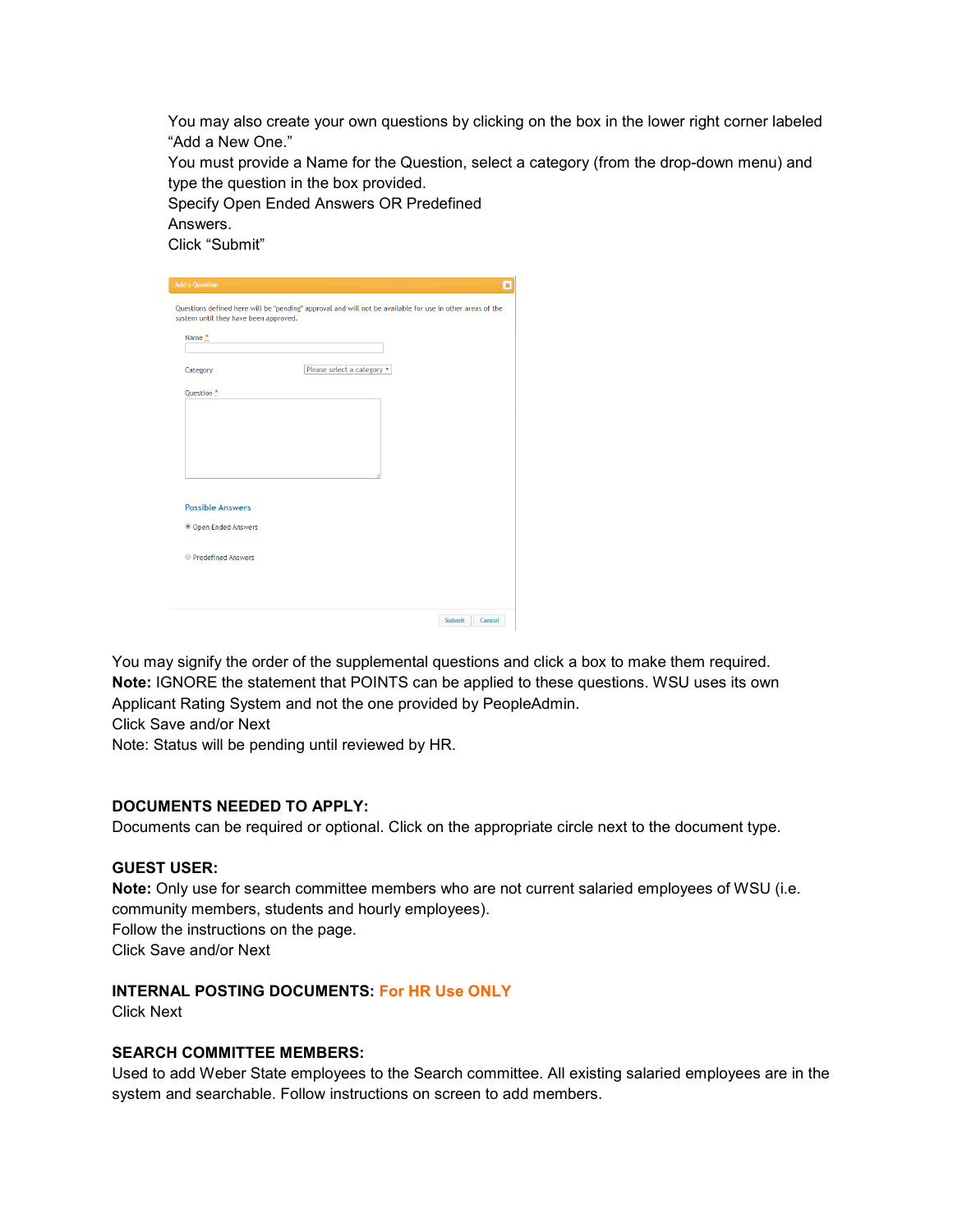**Note:** IGNORE "Create New user Account" button Click Save and/or Next

#### **REFERENCE LETTER:**

**Use only if** you are requesting letters of reference directly from the authors. If you will not be requesting letters, leave blank and click Next.

#### **SUMMARY:**

Review and edit the posting on this Tab. Remember, GREEN checks are good and Orange exclamation points need attention.

If no further edits are necessary, roll cursor over the orange "Take Action on Posting" button. From the drop-down menu, select Submit (HR Initial Review).



## Hourly Positions

#### **POSTING A POSITION:**

- Be sure you are in the correct user type for the action you are taking. In this case, you must select supervisor.
- Required fields are noted by an Asterisk.
- ORANGE bar at the top of the screen indicates you are in the position descriptions module (POSITIONS).
- BLUE bar at the top of the screen indicates you are in the job postings module (HIRE).
- The "Next" button at the bottom of each page automatically saves your key strokes. However, if you come back to a completed page and make changes, you must hit the SAVE button before NEXT.

From the Home Screen click on the three light blue dots in the upper left corner and select Applicant Tracking System. The top banner should now be blue.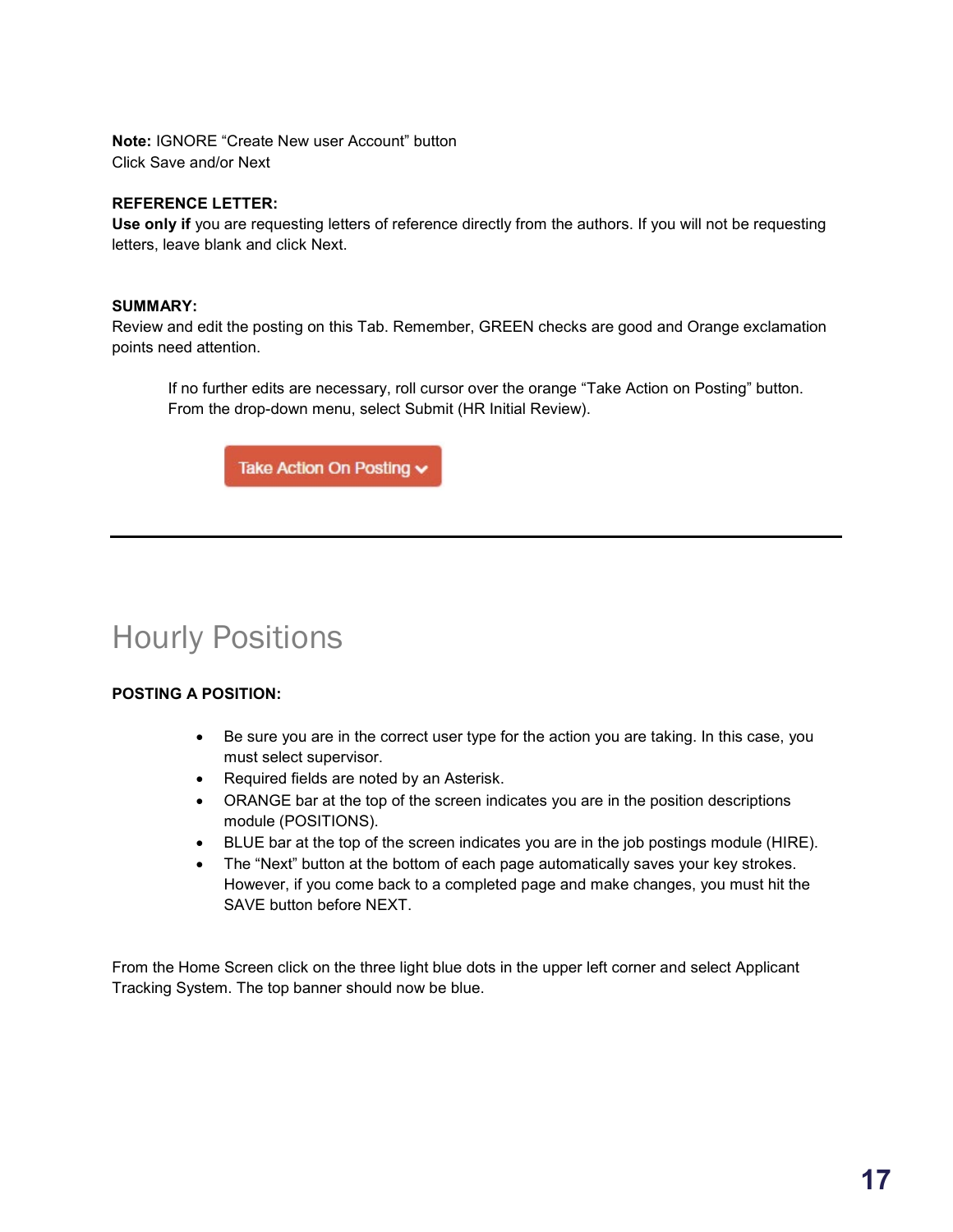

Next, select the Postings Tab on the menu bar in the upper middle portion of the screen. A dropdown menu will appear. Select the type of posting you want to create (i.e. Hourly or Adjunct). Click the orange "Create New Posting" button in the upper right



**Note:** You will almost always select "Create from Position Type" for hourly and adjunct positions. You can request that HR make a template for positions that are posted often.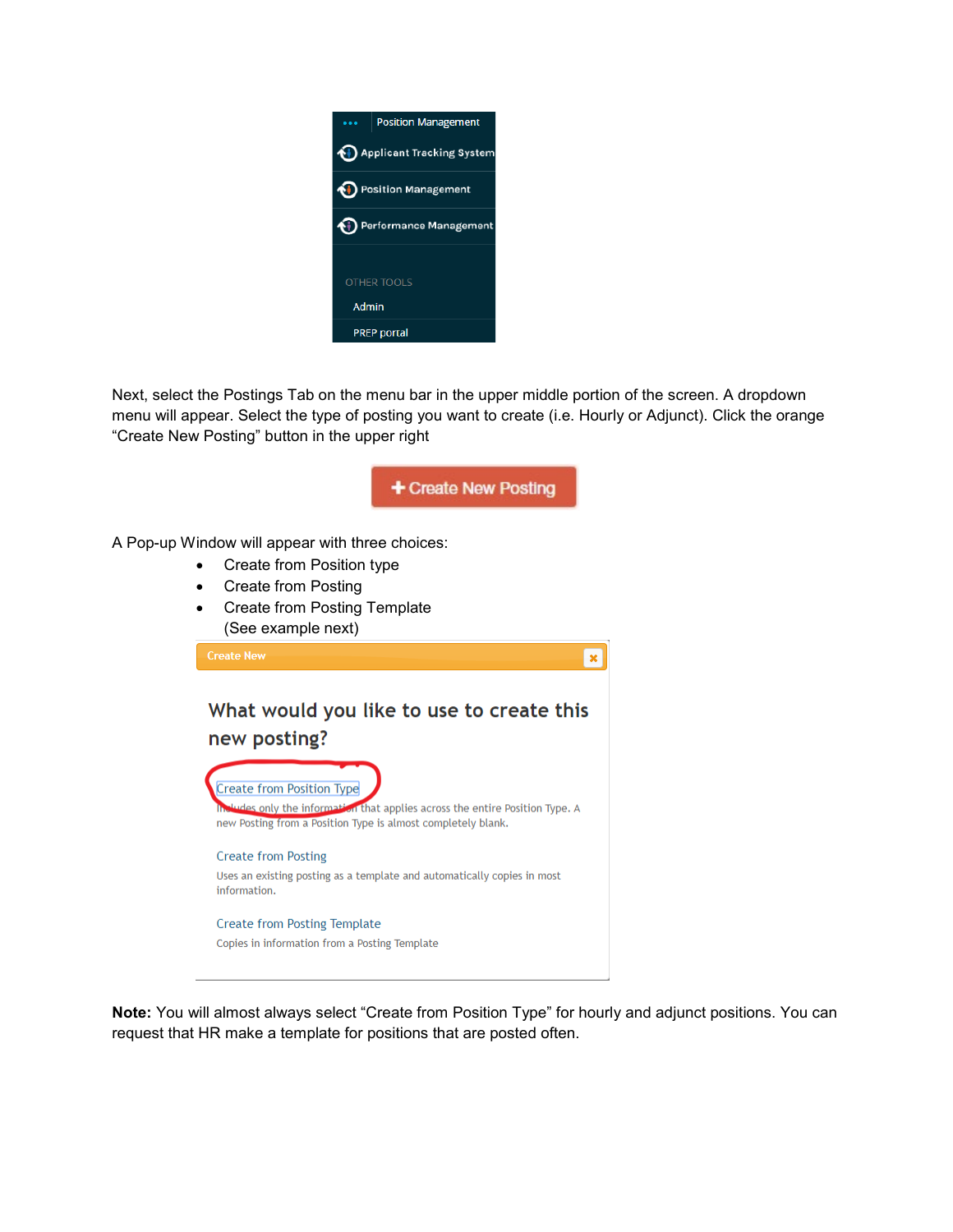#### **NEW POSTING:**

Create from Position Type brings up the New Posting page where you add the Position Title. Organizational Unit information will pre-populate: Division, Business Unit and Department Applicant Workflow defaults to Review by Department Online Applications: Default is set for Accept online applications? (For HR Use only) Special offline application instructions: IGNORE this box, unless hiring committee is using an outside source to aid in the hiring process. (RARE) Scroll down to the Accepted Application Forms section. Remove the check from Application with Reference Builder and select Application w/o Reference Builder.

Then click Create New Posting button

**Note:** If you are unable to progress, a warning pop-up window will appear on the screen with corrective instructions to follow. After making corrections, click Create New Posting button again.

#### **POSITION DETAILS:**

Read instructions on the screen and fill in the missing blanks. Required fields are indicated by an asterisk.

If you would like to require a background check, please make a comment in the Notes to HR textbox.

Search Committee Chair Access: ONLY the person designated as the SEARCH COMMITTEE CHAIR can make changes to or take action on job applications. Anyone designated as SUPERVISOR can view the entire applicant process, but cannot make changes or take action.

**Advertising Details:** Select where you'd like the job posting advertised and provide the INDEX from which advertising costs will be billed. Click Save and/or Next

#### **ADA Essential Job Functions:**

Follow the instructions for each section and check the appropriate essential functions. If the employee will perform the listed activity even if only occasionally, you must check it. Click Save and/or Next.

#### **SUPPLEMENTAL QUESTIONS:**

You may add disqualifying questions that when answered one way will automatically disqualify candidates. There are pre-written questions available for selection in a pop-up window as seen below.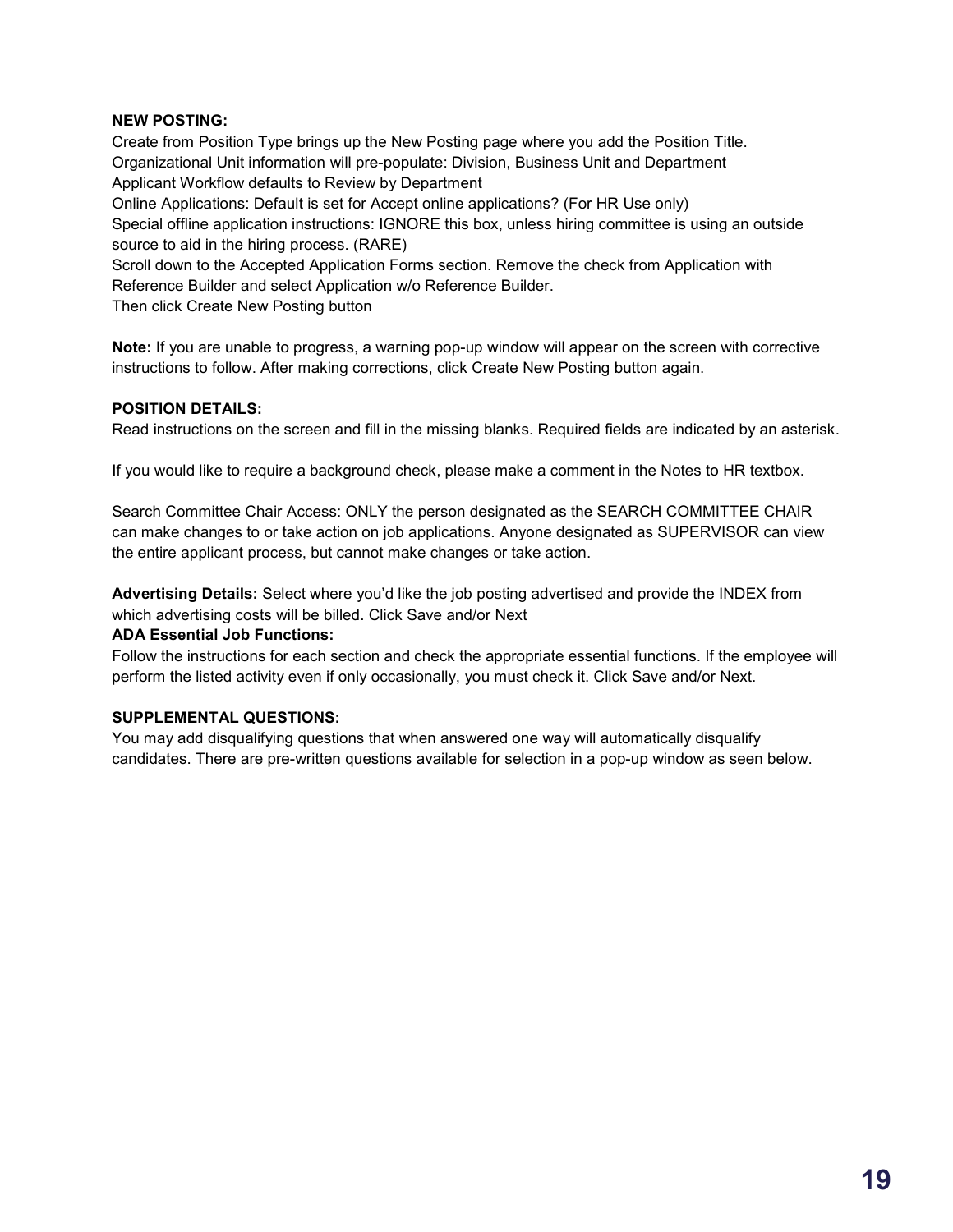|        | Category:<br>Any                                        | Keyword:                                                                                                       |  |
|--------|---------------------------------------------------------|----------------------------------------------------------------------------------------------------------------|--|
|        | Add Category                                            | <b>Question</b>                                                                                                |  |
| ⋒      | Uncategorized                                           | How did you hear about this employment opportunity?                                                            |  |
| $\Box$ | <b>Education</b>                                        | Do you have a bachelor's degree?                                                                               |  |
| ∩      | <b>Education</b>                                        | What is the highest level of education attained?                                                               |  |
| ▣      | Experience                                              | How many years of experience do you have in this type of position?                                             |  |
| ∩      | Education                                               | Do you have a masters degree?                                                                                  |  |
| $\Box$ | <b>Education</b>                                        | Will you have a Ph.D. in hand by the date of appointment or an advanced ABD by the date of the<br>appointment? |  |
| ⊓      |                                                         | Uncategorized Are you available to work in the evening (6 pm to 10 pm)?                                        |  |
| $\Box$ |                                                         | Uncategorized Are you available to work weekends?                                                              |  |
| ∩      | Experience                                              | How many years of Administrative support experience do you have?                                               |  |
| $\Box$ | Experience                                              | What is your Philosophy for serving students?                                                                  |  |
| ∩      |                                                         | Uncategorized Are you a current employee of the university?                                                    |  |
| m      | Experience                                              | Please select your primary discipline of research and instruction.                                             |  |
| ∩      | Experience                                              | Please select your secondary discipline of research and instruction.                                           |  |
| ⋒      | Experience                                              | Please list your primary and secondary engineering skills.                                                     |  |
| ∩      | Experience                                              | How many years of experience do you have working in an office environment?                                     |  |
|        | Displaying 1 - 15 of 37 in total<br>← Previous   Next → |                                                                                                                |  |

You may also create your own questions by clicking on the box in the lower right corner labeled Add a New One. You must provide a Name for the Question, select a category (from the dropdown menu) and type the question in the box provided. Specify Open Ended Answers OR Predefined Answers. Click "Submit"

| Name $\stackrel{*}{\ldots}$ |                            |
|-----------------------------|----------------------------|
| Category                    | Please select a category v |
| Question *                  |                            |
|                             |                            |
|                             |                            |
|                             |                            |
|                             |                            |
|                             |                            |
| <b>Possible Answers</b>     |                            |
| © Open Ended Answers        |                            |
|                             |                            |
|                             |                            |

You may signify the order of the supplemental questions and click a box to make them required.